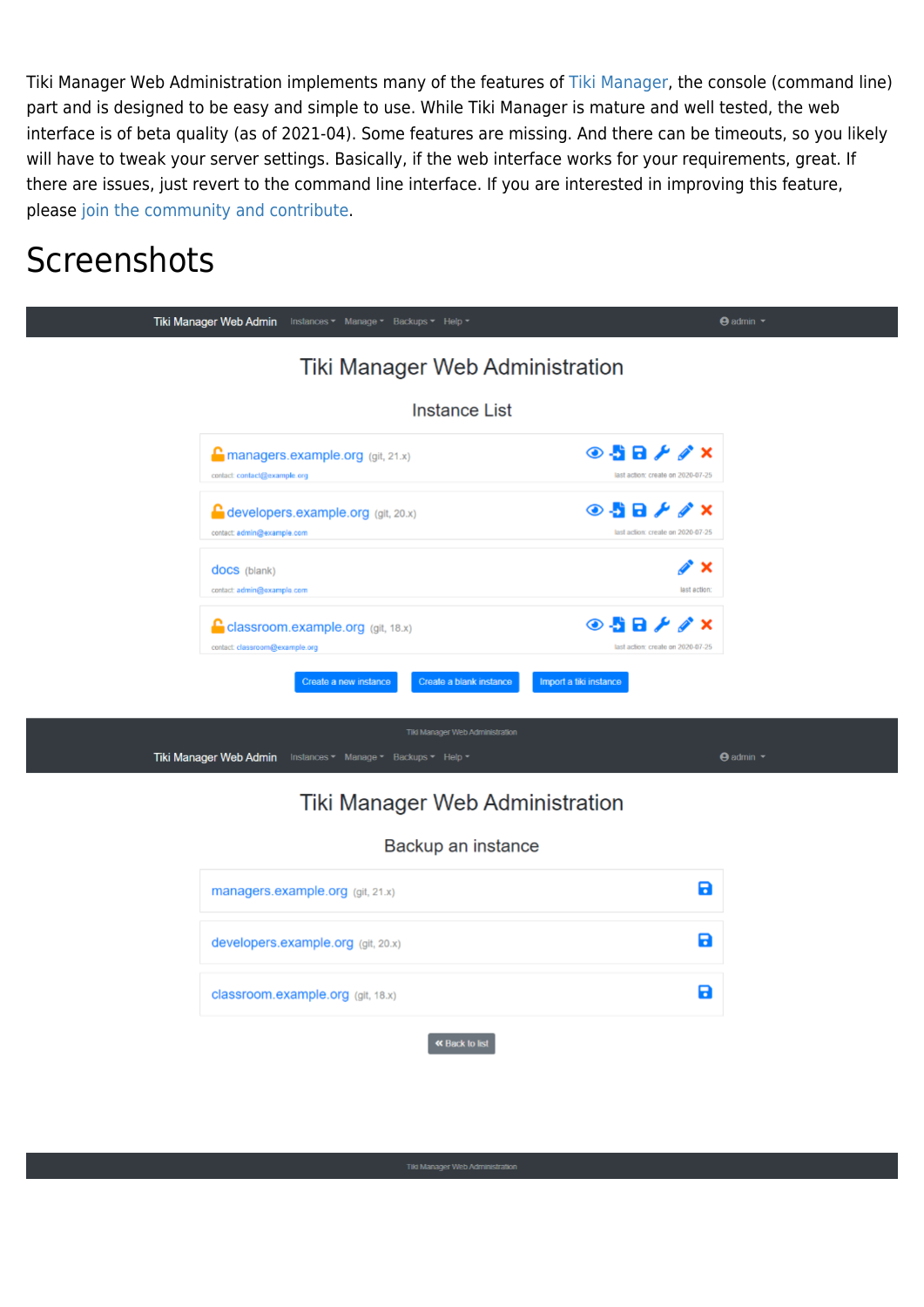|                      |                                                              | Tiki Manager Web Administration  |                       |
|----------------------|--------------------------------------------------------------|----------------------------------|-----------------------|
|                      |                                                              | Importing a Tiki instance        |                       |
| <b>Tiki Web root</b> |                                                              | /var/www/virtual/localhost/html/ |                       |
|                      |                                                              | « Cancel<br>Import               |                       |
|                      |                                                              |                                  |                       |
|                      |                                                              |                                  |                       |
|                      |                                                              |                                  |                       |
|                      |                                                              |                                  |                       |
|                      |                                                              |                                  |                       |
|                      |                                                              | Tiki Manager Web Administration  |                       |
|                      | Tiki Manager Web Admin Instances v Manage v Backups v Help v |                                  | $\Theta$ admin $\tau$ |

 $\Theta$  admin  $\sim$ 

Tiki Manager Web Admin Instances - Manage - Backups - Help -

#### Tiki Manager Web Administration

| Requirements                 |                         |        |  |
|------------------------------|-------------------------|--------|--|
| Name                         | Tags                    | Status |  |
| PHP SQLife extension         | php-pdo                 | OK     |  |
| SQLite package               | sqlite3                 | OK     |  |
| SSH tools                    | ssh, ssh-keygen         | OK     |  |
| SVN package                  | svn                     | OK     |  |
| File synchronization package | rsync                   | OK     |  |
| Process Prioritizer package  | nice                    | OK     |  |
| SCP package                  | scp                     | OK     |  |
| MYSQL package                | mysql, mysqldump        | OK     |  |
| File compression packages    | gzip, bzip2, tar, unzip | OK     |  |
| « Back to list               |                         |        |  |

# 1.2. Key features

### 1.2.1. Instances

#### 1.2.1.1. Create a new instance

To create a new instance, go to **Instances → Create a new instance**, (e.g http://example.org/create), fill in the fields on the server as shown in this example: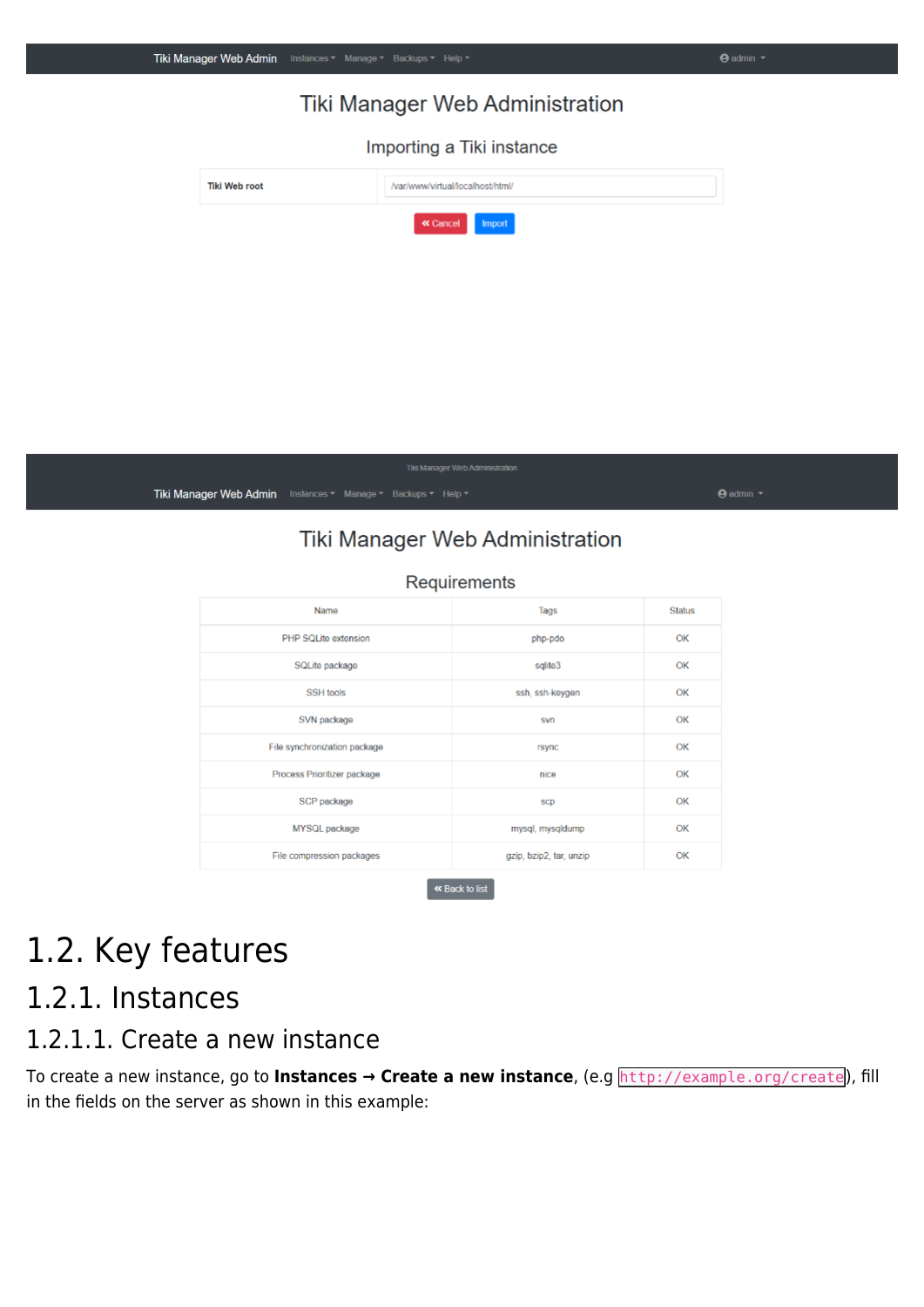| Tiki Manager Web Admin Instances v Manage v Backups v Help v |                                    | $\Theta$ admin $\tau$ |
|--------------------------------------------------------------|------------------------------------|-----------------------|
|                                                              | Creating a new instance            |                       |
| <b>Connection Type</b>                                       | Local                              | $\sim$                |
| Instance name                                                | My First Instance                  |                       |
| <b>Contact email</b>                                         | conact@example.org                 |                       |
| Web root                                                     | /var/www/virtual/example.org/html/ |                       |
| <b>Web URL</b>                                               | http://example.org                 |                       |
| <b>Work directory</b>                                        | /tmp/trim_temp                     |                       |
| <b>Backup owner</b>                                          | apache                             |                       |
| Backup group                                                 | apache                             |                       |
| <b>Backup file permissions</b>                               | 770                                |                       |
| <b>Instance version</b>                                      | gt:21.x                            | $\checkmark$          |

Scroll down to Database Settings; it is necessary to have a user with administrative privileges in order to create users and databases:

| Tiki Manager Web Admin Instances v Manage v Backups v Help v |                                                                                                                       | $\Theta$ admin $\tau$ |
|--------------------------------------------------------------|-----------------------------------------------------------------------------------------------------------------------|-----------------------|
| Instance version                                             | git: 21.x<br>$\searrow$                                                                                               |                       |
|                                                              | <b>Database settings</b><br>It is required a user with administrative privileges in order create users and databases. |                       |
| Database hostname                                            | localhost                                                                                                             |                       |
| <b>Database User</b><br>with administrative privileges       | root                                                                                                                  |                       |
| <b>Database Password</b>                                     |                                                                                                                       |                       |
| <b>Database Prefix</b>                                       | instance                                                                                                              |                       |
| Database user                                                | instance_user                                                                                                         |                       |
| Database name                                                | instance_db                                                                                                           |                       |
|                                                              | « Cancel<br>Save                                                                                                      |                       |
|                                                              | Tiki Manager Web Administration                                                                                       |                       |

#### 1.2.1.2. Import a Tiki instance

To import a Tiki instance, go to **Instances → Import a tiki instance**, once at (e.g

http://example.org/import), specify the path of the instance in the "Tiki Web root" field as shown in the example below: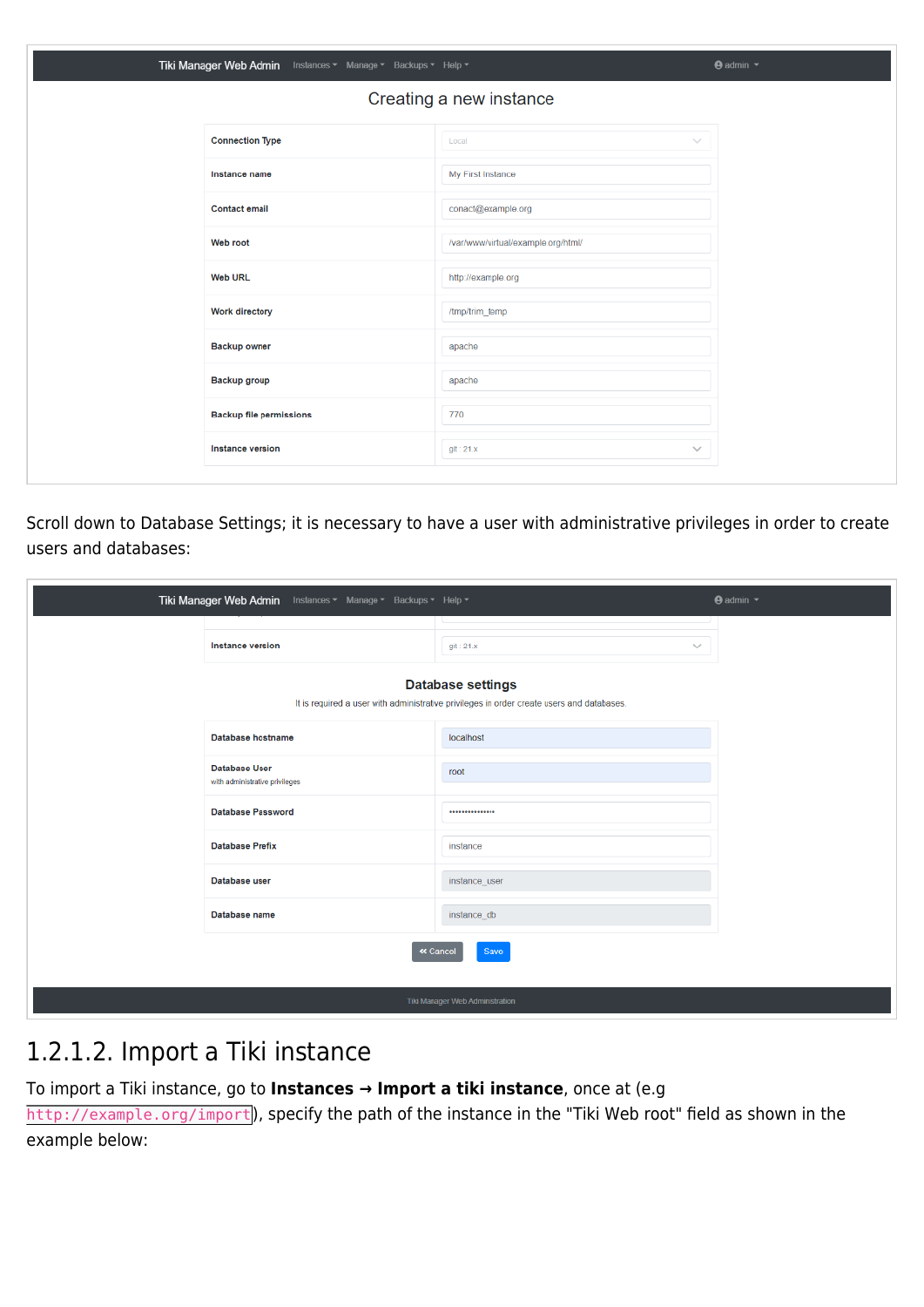| Tiki Manager Web Admin<br>Instances ▼ Manage ▼ Backups ▼ Help ▼ |                                  | <b>⊕</b> admin ▼ |
|-----------------------------------------------------------------|----------------------------------|------------------|
|                                                                 | Tiki Manager Web Administration  |                  |
|                                                                 | Importing a Tiki instance        |                  |
| <b>Tiki Web root</b>                                            | /var/www/virtual/localhost/html/ |                  |
|                                                                 | « Cancel<br>Import               |                  |
|                                                                 |                                  |                  |
|                                                                 |                                  |                  |
|                                                                 |                                  |                  |
|                                                                 |                                  |                  |
|                                                                 |                                  |                  |
|                                                                 | Tiki Manager Web Administration  |                  |
|                                                                 |                                  |                  |

#### 1.2.1.3. Delete an instance

Deleting an instance is done by going to **Instances → Delete an instance**, (e.g http://example.org/delete), if you click on the  $\bm{\times}$  icon, confirm your action with a click on the "Delete" or the "Cancel" button to cancel it. Note that you do NOT delete your Tiki. The action just deletes the instance connection to Tiki Manager Web Administration.

| Tiki Manager Web Admin Instances v Manage v Backups v Help v | $\Theta$ admin $\sim$     |
|--------------------------------------------------------------|---------------------------|
| Tiki Manager Web Administration                              |                           |
| Delete an instance                                           | $\mathbb{Z}$              |
| managers.example.org (git, 21.x)                             | $\boldsymbol{\mathsf{x}}$ |
| developers.example.org (git, 20.x)                           | $\boldsymbol{\mathsf{x}}$ |
| docs (blank)                                                 | $\boldsymbol{\mathsf{x}}$ |
| classroom.example.org (git, 18.x)                            | $\boldsymbol{\mathsf{x}}$ |
| « Back to list                                               |                           |
|                                                              |                           |

#### 1.2.1.4. List Instances

All your instances are displayed at (e.g http://example.org/list), **Instances → List instances**. On this page or on the home page, you can perform actions such as "Create a blank instance", "Edit an instance", "Fix an instance", etc.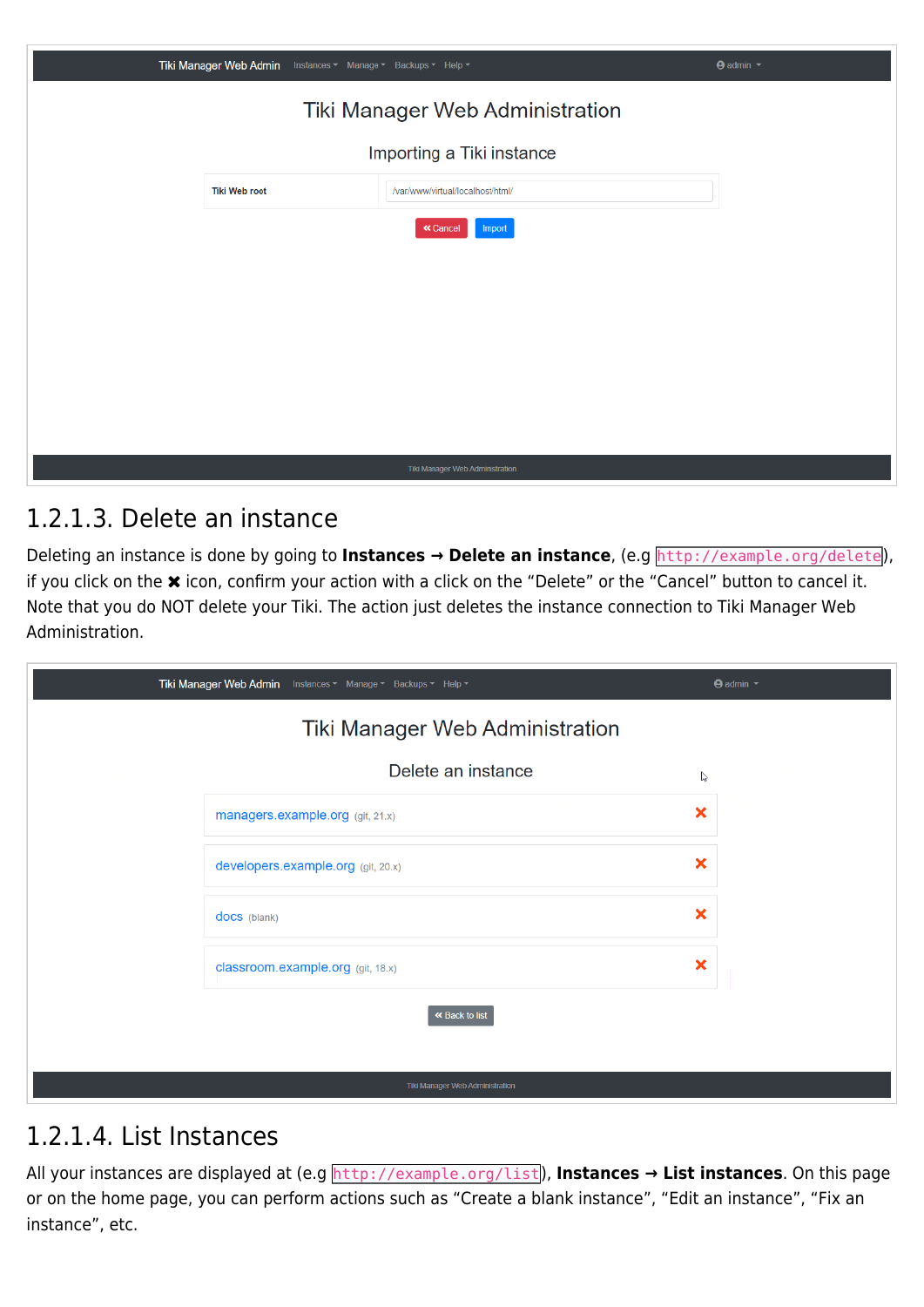| Tiki Manager Web Admin Instances v Manage v Backups v Help v                 | <b>⊕</b> admin ▼                                                       |
|------------------------------------------------------------------------------|------------------------------------------------------------------------|
| Tiki Manager Web Administration                                              |                                                                        |
| <b>Instance List</b>                                                         |                                                                        |
| $\Gamma$ managers example org (git, 21.x)<br>contact: contact@example.org    | $\odot$ 58 $\neq$ $\neq$ $\times$<br>last action: create on 2020-07-25 |
| <b>C</b> developers.example.org (git, 20.x)<br>contact: admin@example.com    | $\odot$ 58 $\neq$ $\neq$ x<br>last action: create on 2020-07-25        |
| docs (blank)<br>contact: admin@example.com                                   | ∥* ×<br>last action:                                                   |
| <b>C</b> classroom.example.org (git, 18.x)<br>contact: classroom@example.org | $\odot$ 5 8 $\neq$ $\neq$ x<br>last action: create on 2020-07-25       |
| Create a blank instance<br>Create a new instance                             | Import a tiki instance                                                 |
| Tiki Manager Web Administration                                              |                                                                        |

# 1.2.2. Manage

### 1.2.2.1. Update an instance

Update an instance, by going to **Manage → Update an instance**, (e.g http://example.org/update), and then click on an instance, a modal will open and you will see a result like this:

| Tiki Manager Web Admin |                                                                                                                                      | $\bigoplus$ admin $\blacktriangledown$ |
|------------------------|--------------------------------------------------------------------------------------------------------------------------------------|----------------------------------------|
|                        | <b>Update instance</b>                                                                                                               | $\times$                               |
|                        | Updating managers.example.org<br>Locking website<br>Updating '21.x' branch<br>Installing composer dependencies<br>[may take a while] |                                        |
| mana                   | Updating database schema<br>Cleaning cache<br>Generating caches                                                                      | a                                      |
| deve                   | [may take a while]<br>Rebuilding Index<br>[may take a while]                                                                         | 者                                      |
| class                  | Fixing permissions<br>Unlocking website                                                                                              | 看                                      |
|                        | Done!                                                                                                                                |                                        |
|                        | Close                                                                                                                                |                                        |
|                        |                                                                                                                                      |                                        |
|                        |                                                                                                                                      |                                        |
|                        | Tiki Manager Web Administration                                                                                                      |                                        |

This operation:

- Does a dry-run first, and aborts on any conflicts
- Updates to latest code in that branch (or trunk) using git pull or svn up and thus merging any changes
- And all operations should be done after updating the code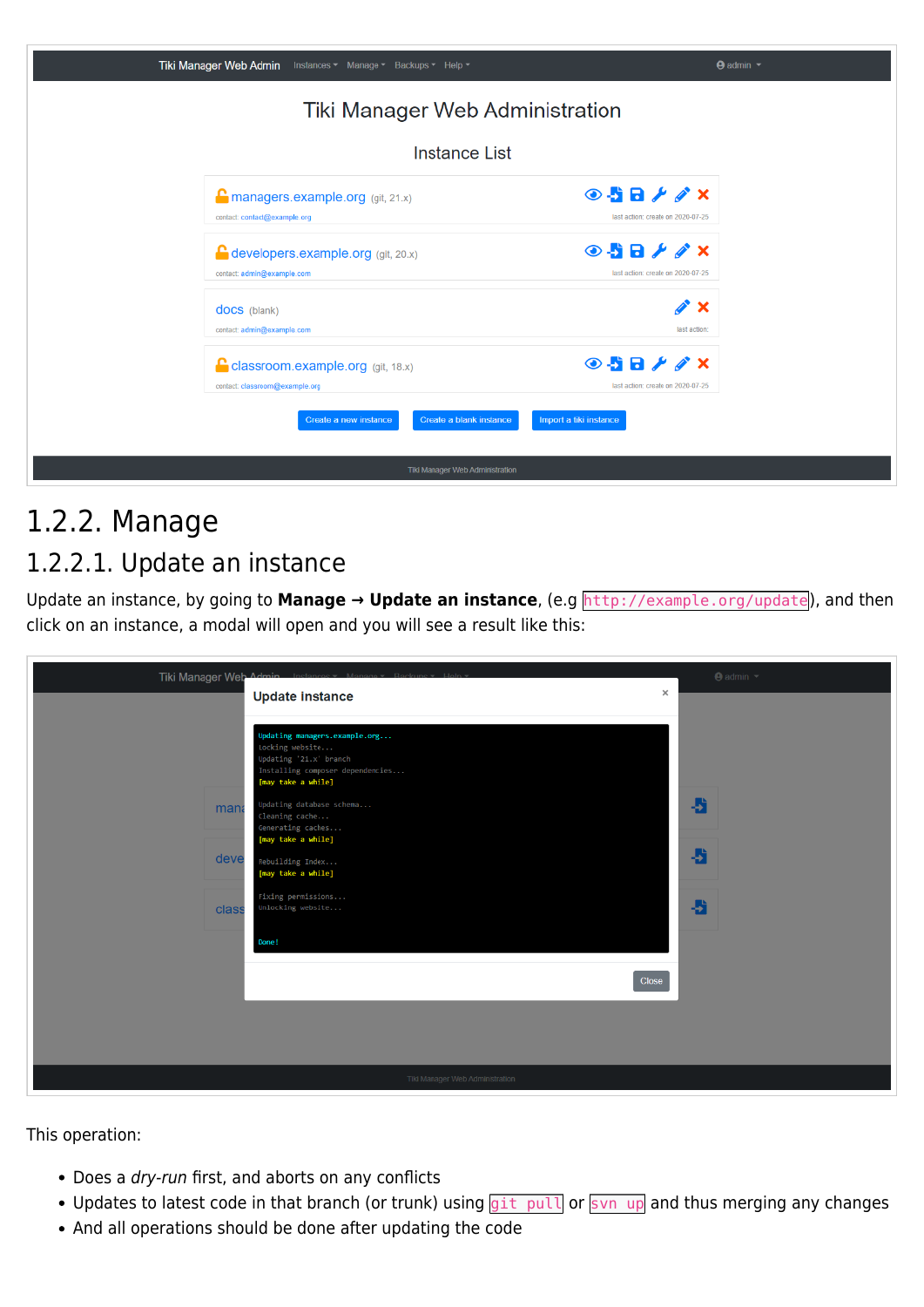- $\circ$  Updates the file hashes accordingly. The hash verification/update may prompt with some files containing conflicts if modifications were made on the instance.
- Performs the database update.
- o Runs setup and Composer,
- Clears cache
- Rebuilds search index

## 1.2.2.2. Upgrade an instance

You can also upgrade your instance. For example to move from version 20.x to version 21.x. To do this, proceed as follows: **Manage → Upgrade an instance**, on the page (e.g http://example.org/upgrade); select the source instance, then select the version to be upgraded, then click on the upgrade button. A modal will open to give you the upgrade report.

| Tiki Manager Web Admin Instances v Manage v Backups v Help v | $\Theta$ admin $\tau$ |  |  |
|--------------------------------------------------------------|-----------------------|--|--|
| Tiki Manager Web Administration                              |                       |  |  |
| Upgrade an instance<br>Select the source instance            |                       |  |  |
| managers.example.org (git, 21.x)                             |                       |  |  |
| developers.example.org (git, 20.x)                           |                       |  |  |
| classroom.example.org (git, 18.x)                            |                       |  |  |
| Select the version to upgrade                                |                       |  |  |
| git: 21.x<br>$\checkmark$                                    |                       |  |  |
| « Back to list<br>X Upgrade                                  |                       |  |  |
|                                                              |                       |  |  |

#### 1.2.2.3. Fix an instance

To fix the permissions of an instance with Tiki Manager Web Administration, proceed to **Manage → Fix an instance**, (e.g http://example.org/fix). On the list of your instances, set the instance of your choice by clicking on the  $\&$  button. This action is equivalent to running the command sh setup. sh using automated parameters.

### 1.2.2.4. Watch an instance

Tiki Manager Web Administration allow you to check for anomalies in an instance, proceed to **Manage → Watch an instance**, (e.g http://example.org/watch). On the list of instances, click on the  $\bullet$  button, a modal will appear to give you a report of the process.

### 1.2.2.5. Clone an instance

If you want to create an identical copy of an instance, go to **Manage → Clone an instance**, (e.g http://example.org/clone). On the list of your instances, select the source instance, then the destination instance and click on the "clone" button. A modal will open to give you the clone report.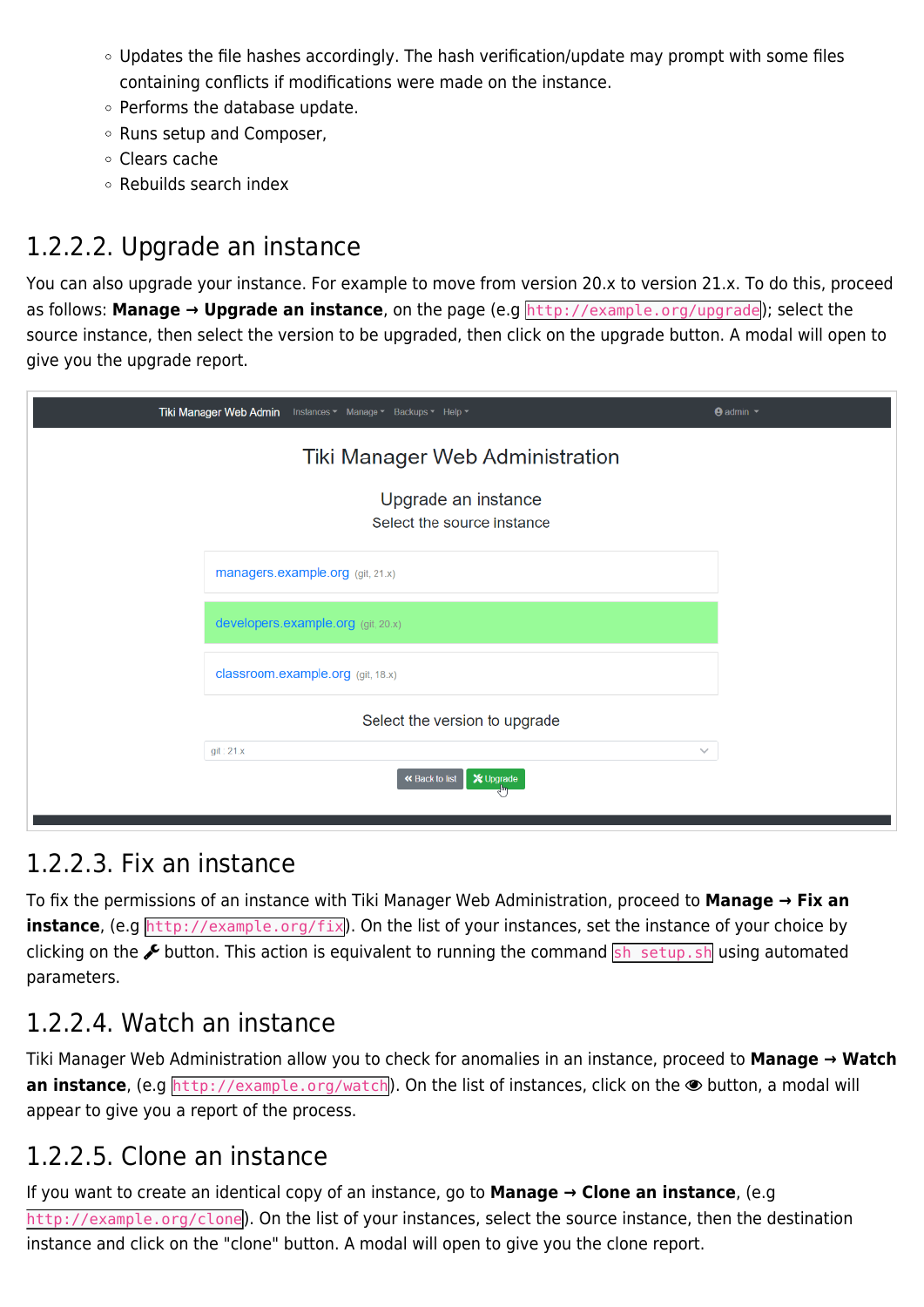|                                 | Tiki Manager Web Admin Instances v Manage v Backups v Help v      | $\Theta$ admin $\sim$ |  |  |
|---------------------------------|-------------------------------------------------------------------|-----------------------|--|--|
| Tiki Manager Web Administration |                                                                   |                       |  |  |
|                                 | Cloning an instance<br>Select the source instance                 |                       |  |  |
|                                 | managers.example.org (git, 21.x)                                  |                       |  |  |
| $\mathbb{Z}$                    | classroom.example.org (git, 18.x)                                 |                       |  |  |
|                                 | Select the destination instance<br>$\Box$ Clone<br>« Back to list |                       |  |  |
|                                 |                                                                   |                       |  |  |
|                                 | Tiki Manager Web Administration                                   |                       |  |  |

Be very careful, when using another existing Tiki Instance, as the data here will be wiped and replaced by the data from the source instance.

### 1.2.2.6. Clone and Upgrade an instance

You can also clone, create an exact copy of an instance and upgrade it simultaneously with Tiki Manager Web Administration. Like **Clone an instance** with an extra upgrade operation. To do this, scroll down the "Manage" menu, click on "Clone and upgrade an instance", once on the page:

- Select the source instance, the one you want to clone and upgrade;
- Select the destination instance, the instance in which you want to clone and upgrade;
- Select the version to upgrade (e.g.  $21.x$ )
- Click on the "Clone and Upgrade" button.

# 1.2.3. Backups

#### 1.2.3.1. Backup an instance

To backup an instance with Tiki Manager Web Administration, go to **Backups → Make a Backup**, (e.g http://example.org/backup), and click on the relevant instance; a modal will open to show you the process and give a report.

The backup includes all files (using rsync for efficient bandwidth management) on remote host (including user files and files stored out of the web root) and a dump of the database. Each backup is archived in the  $\overline{backup/archive}$  folder as a  $\overline{1.1}$ .  $\overline{1.1}$  file, where Tiki Manager is installed. The backup file contains:

- manifest.txt: Indicates where folders were located on the remote host
- database\_dump.sql: Self-explanatory
- $\bullet$  [a-f0-9]{32}: Folders named using a hash. Content of the folders on remote host. The manifest.txt file lists these hashes.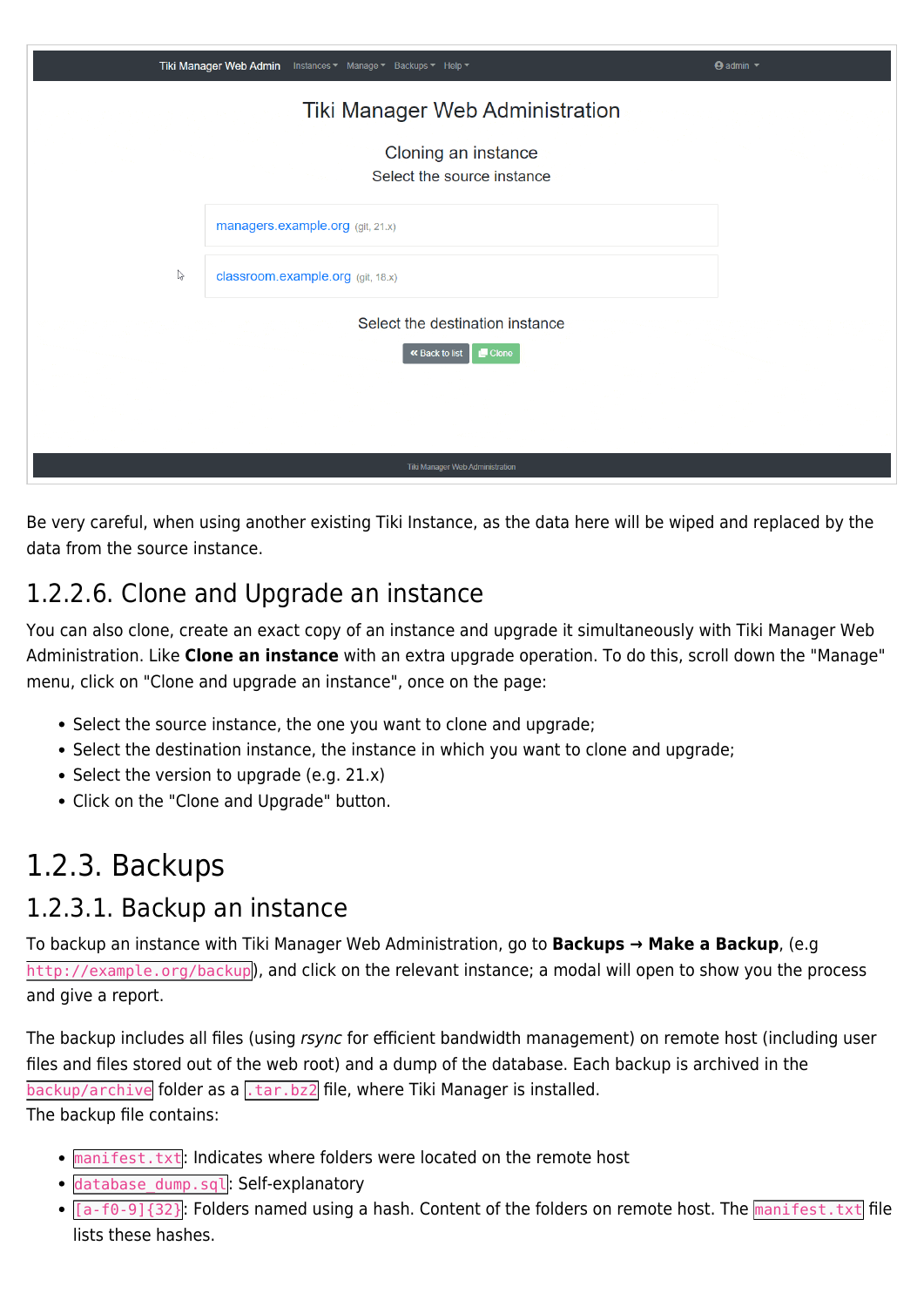### 1.2.3.2. Restore an instance

Go to **Backups → Restore an instance**, (e.g http://example.org/backup), once the instances are listed:

- Select instance do you want to restore from;
- Select the backup do you want to restore;
- Select the instance do you want to restore to;
- Click on the "Restore" button.

A modal will open and give you the report of the restore.

|              | Tiki Manager Web Admin<br>Instances ▼ Manage ▼ Backups ▼ Help ▼      | $\Theta$ admin $\sim$ |
|--------------|----------------------------------------------------------------------|-----------------------|
|              | Tiki Manager Web Administration                                      |                       |
|              | Restoring an instance<br>Which instance do you want to restore from? |                       |
| $\mathbb{R}$ | managers.example.org (git, 21.x)                                     |                       |
|              | classroom.example.org (git, 18.x)                                    |                       |
|              | Which instance do you want to restore to?                            |                       |
|              | localhost (blank)                                                    |                       |
|              | « Back to list<br><b>う Restore</b>                                   |                       |
|              | Tiki Manager Web Administration                                      |                       |

#### 1.2.3.3. Manage backups

With Tiki Manager Web Administration, manage (list, delete) the backups of your instances, you can find them by going to **Backups → Manage Backups**, (e.g http://example.org/manage), click on an instance to access the list of backups.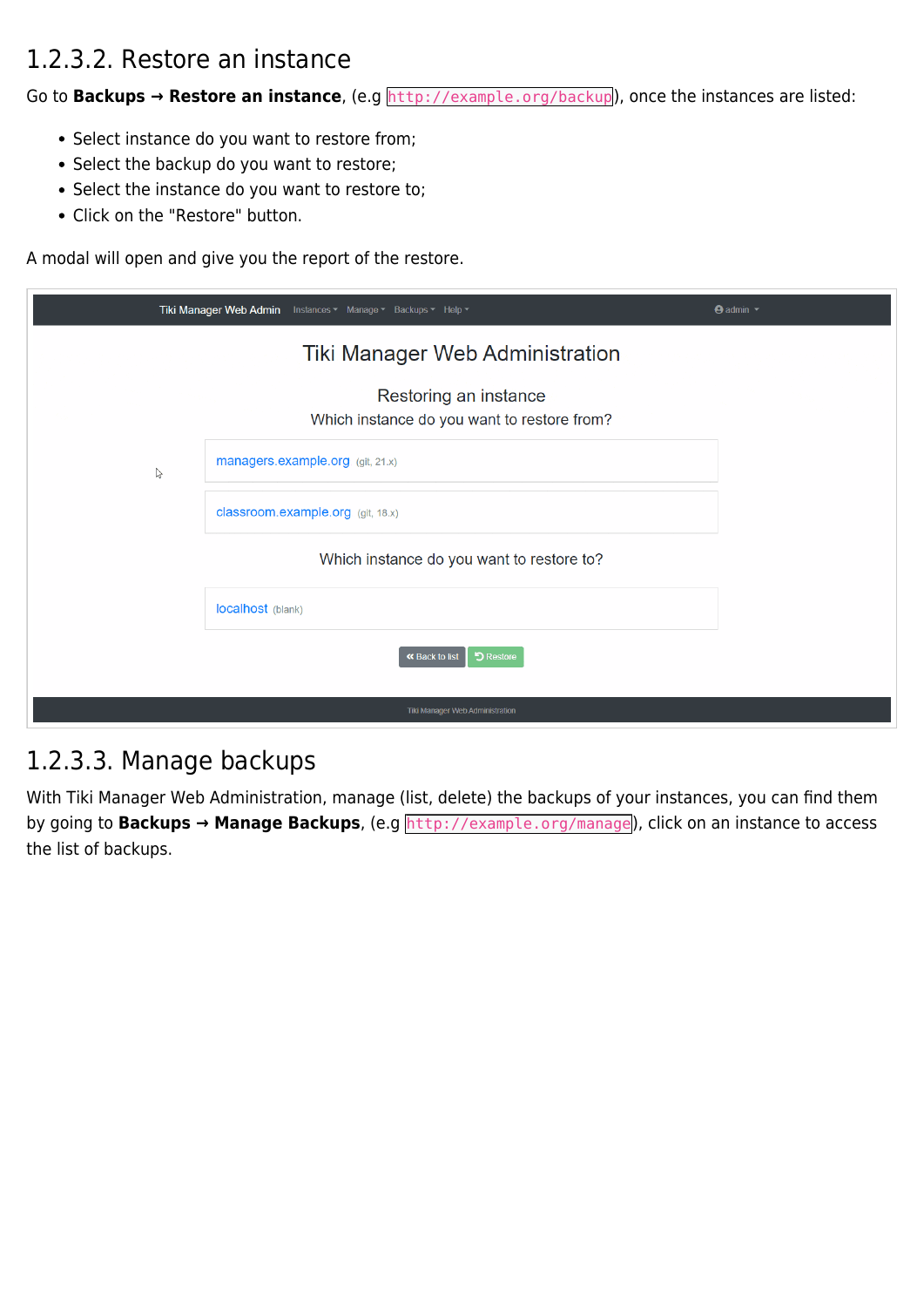| Tiki Manager Web Admin Instances v Manage v Backups v Help v                                                            | <b>⊕</b> admin ▼ |
|-------------------------------------------------------------------------------------------------------------------------|------------------|
| Tiki Manager Web Administration                                                                                         |                  |
| Manage backups<br>Select an instance                                                                                    |                  |
| managers.example.org (git, 21.x)                                                                                        |                  |
| classroom.example.org (glt, 18.x)                                                                                       |                  |
| <b>Archive list</b>                                                                                                     |                  |
| X /opt/cloud-tikimanager/app/backup/archive/5-classroom.example.org/5-classroom.example.org_2020-07-27_13-02-00.tar.bz2 |                  |
| « Back to list                                                                                                          |                  |
| Tiki Manager Web Administration                                                                                         |                  |

# 1.2.4. Help

### 1.2.4.1. Check requirements

Help → Check requirements, (e.g http://example.org/check), allows you to get a list of Tiki Manager Web Administration requirements.

| Tiki Manager Web Admin Instances v Manage v Backups v Help v |                                 | $\Theta$ admin $\tau$ |
|--------------------------------------------------------------|---------------------------------|-----------------------|
|                                                              | Tiki Manager Web Administration |                       |
|                                                              | Requirements                    |                       |
| Name                                                         | Tags                            | Status                |
| PHP SQLite extension                                         | php-pdo                         | OK                    |
| SQLite package                                               | sqlite3                         | OK                    |
| SSH tools                                                    | ssh, ssh-keygen                 | OK                    |
| SVN package                                                  | svn                             | OK                    |
| File synchronization package                                 | rsync                           | OK                    |
| Process Prioritizer package                                  | nice                            | OK                    |
| SCP package                                                  | scp                             | OK                    |
| MYSQL package                                                | mysql, mysqldump                | OK                    |
| File compression packages                                    | gzip, bzip2, tar, unzip         | OK                    |

# 1.2.5. How to update access credentials (username/password)

To update the username and password, edit the config.php file that is located at the root of the web interface files.

Please note that reinstalling the web interface on the same exact folder, will not prompt for access credentials if the config.php file is found.